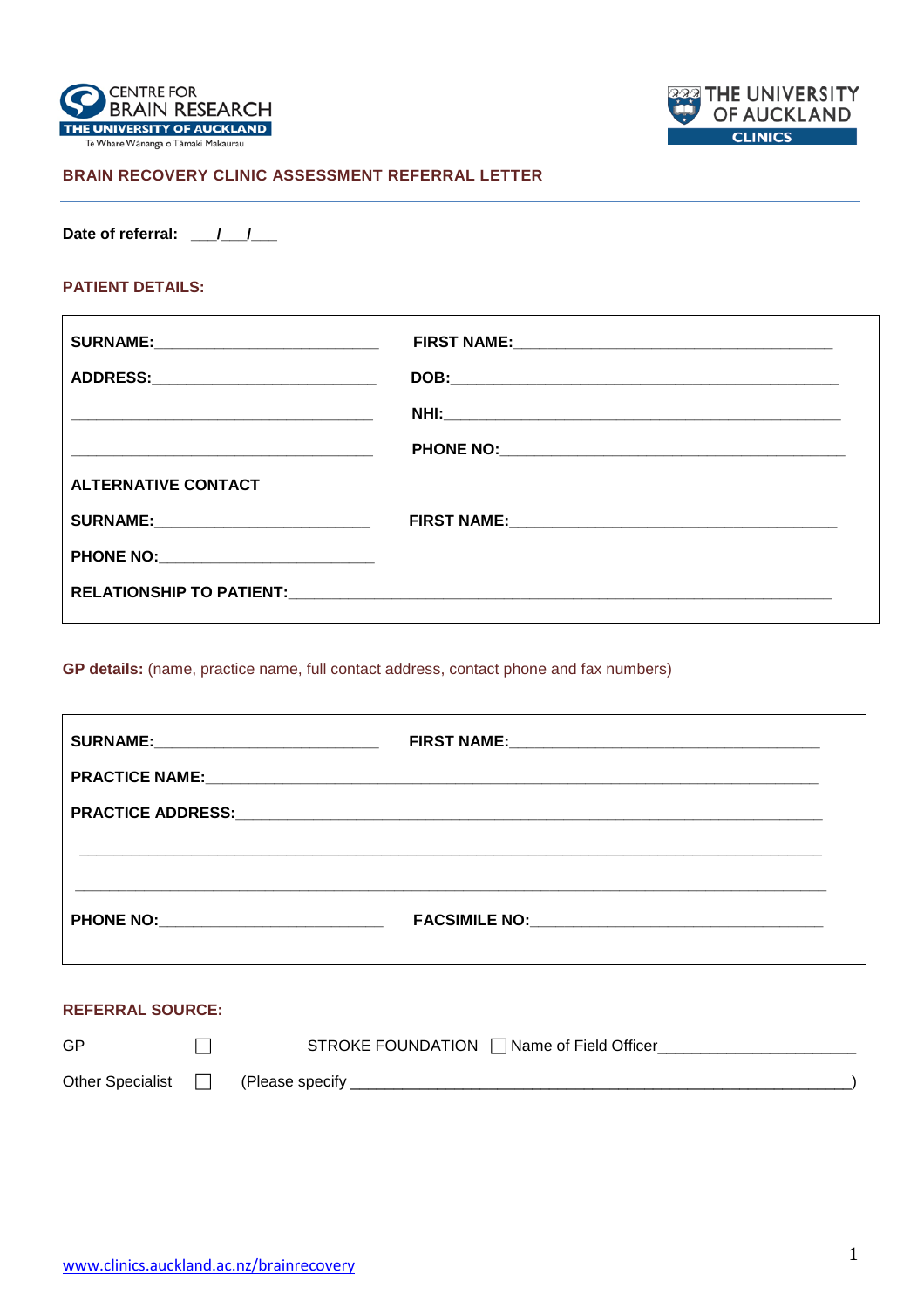## **DETAILS REGARDING STROKE: FUNCTIONAL EFFECTS AT THE TIME OF THE STROKE**

| (of stroke this information refers to) (Circle that which applies) | <b>STROKE: 1. Non-traumatic NO / YES 2. Traumatic NO / YES</b> |  |
|--------------------------------------------------------------------|----------------------------------------------------------------|--|
| <b>FUNCTIONAL EFFECTS: (Circle that which applies)</b>             |                                                                |  |
|                                                                    |                                                                |  |
|                                                                    |                                                                |  |
| <b>PHYSICAL LIMITATION:</b>                                        |                                                                |  |
|                                                                    |                                                                |  |
|                                                                    |                                                                |  |
|                                                                    |                                                                |  |
|                                                                    |                                                                |  |

# **RELEVANT MEDICAL HISTORY: (attach discharge and clinic letters if available)**

**1. Pre Stroke Medical History:**

**2. Post Stroke Medical History:**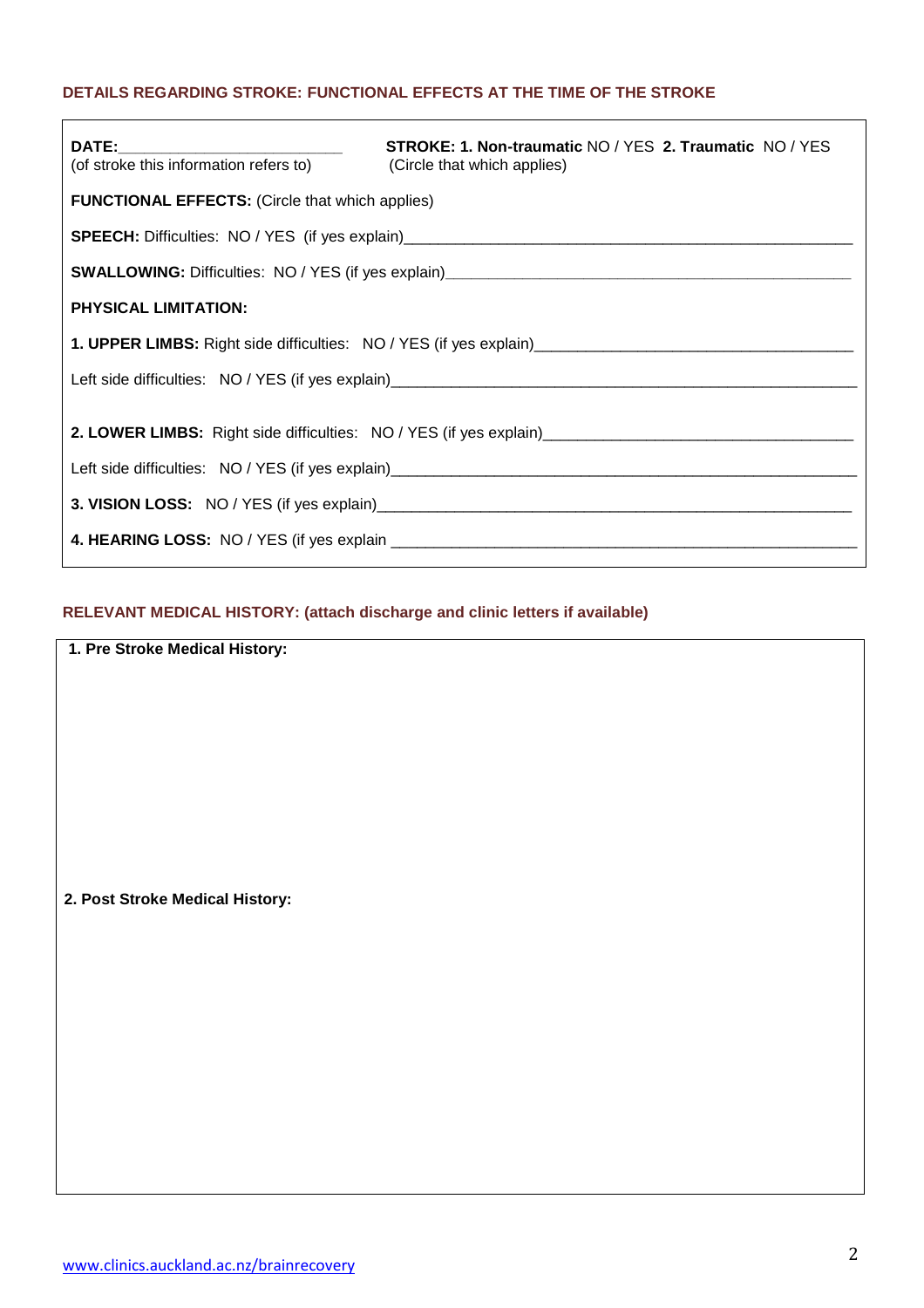## **CURRENT CLINICAL / FUNCTIONAL ISSUES:**

| (Please place a tick in the domain box if this is currently causing some concern, and give an explanation /<br>(description. If not a current concern please put a cross in the domain box or n/a in the description line) |  |  |
|----------------------------------------------------------------------------------------------------------------------------------------------------------------------------------------------------------------------------|--|--|
|                                                                                                                                                                                                                            |  |  |
|                                                                                                                                                                                                                            |  |  |
|                                                                                                                                                                                                                            |  |  |
|                                                                                                                                                                                                                            |  |  |
| $\Box$ Medication management 1. Self responsibility $\qquad$ YES $\Box$<br>$NO \Box$                                                                                                                                       |  |  |
| Manual dexterity (e.g. buttons, knife and fork use, brushing hair/teeth)___________________________                                                                                                                        |  |  |
| Mobility (e.g. walking with stick, walker, 1 or more people to help, distance)____________________________                                                                                                                 |  |  |
|                                                                                                                                                                                                                            |  |  |
| Home safety (e.g. falls, seizures) example and the same and the same same same same and the same same same same                                                                                                            |  |  |
|                                                                                                                                                                                                                            |  |  |
|                                                                                                                                                                                                                            |  |  |
|                                                                                                                                                                                                                            |  |  |
|                                                                                                                                                                                                                            |  |  |
|                                                                                                                                                                                                                            |  |  |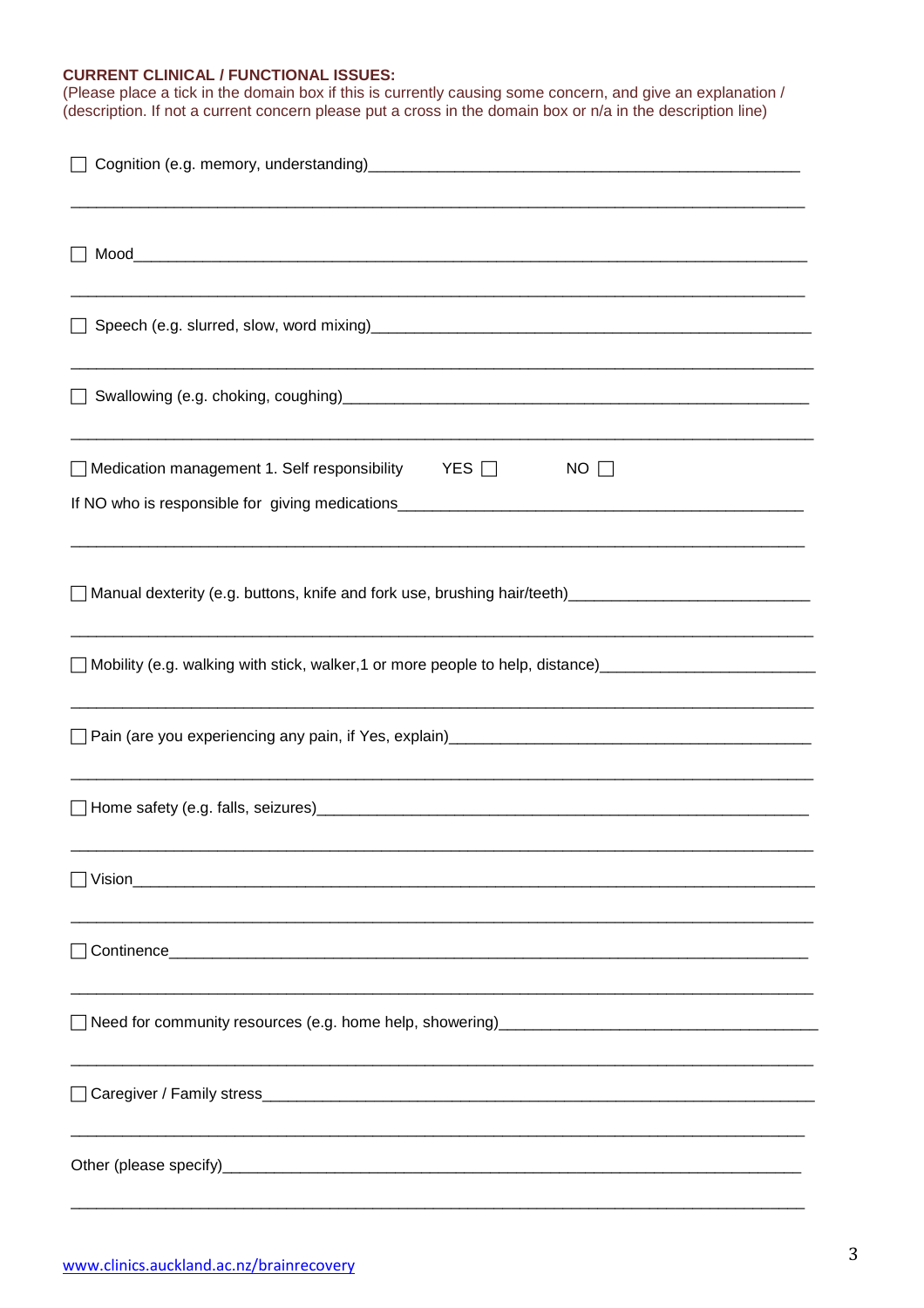### **CURRENT MEDICATIONS:** (Please list all current medications being taken by patient and enclose a copy of a current medication list/recent prescription if available.)

| <b>Medication Name</b>                             | <b>Medication Dose</b><br>(e.g. milligrams, puffs,) |             | Time medication taken<br>(e.g. morning, afternoon, night)                                                           |
|----------------------------------------------------|-----------------------------------------------------|-------------|---------------------------------------------------------------------------------------------------------------------|
|                                                    |                                                     |             |                                                                                                                     |
|                                                    |                                                     |             |                                                                                                                     |
|                                                    |                                                     |             |                                                                                                                     |
|                                                    |                                                     |             |                                                                                                                     |
|                                                    |                                                     |             |                                                                                                                     |
|                                                    |                                                     |             |                                                                                                                     |
| Known Allergies to medications                     | YES $\Box$                                          | $NO$ $\Box$ |                                                                                                                     |
|                                                    |                                                     |             |                                                                                                                     |
| Other Known Allergies (e.g. foods)                 | $YES$ $\Box$                                        | $NO \Box$   |                                                                                                                     |
|                                                    |                                                     |             |                                                                                                                     |
|                                                    |                                                     |             |                                                                                                                     |
|                                                    |                                                     |             | Smoking History: Current smoker: Yes   Average Cigarettes/day ________ Age started(yrs) _______                     |
|                                                    |                                                     |             | Ex Smoker   Average Cigarettes/day ______ Age started(yrs)_____ Age Stopped(yrs)________                            |
| Life long non Smoker [                             |                                                     |             |                                                                                                                     |
|                                                    |                                                     |             |                                                                                                                     |
|                                                    |                                                     |             |                                                                                                                     |
|                                                    |                                                     |             | <b>SOCIAL CIRCUMSTANCES:</b> (e.g. housing type, living arrangement (managed care, own home, etc), employment, etc) |
|                                                    |                                                     |             |                                                                                                                     |
|                                                    |                                                     |             |                                                                                                                     |
|                                                    |                                                     |             |                                                                                                                     |
|                                                    |                                                     |             |                                                                                                                     |
| <b>Home Help</b> $Yes \Box$<br>$\mathsf{No}\,\Box$ |                                                     |             |                                                                                                                     |
| If yes explain type and quantity of help given_    |                                                     |             |                                                                                                                     |
|                                                    |                                                     |             |                                                                                                                     |
| PERTINENT INVESTIGATIONS:                          |                                                     |             |                                                                                                                     |

## (Attach report to this form. If report is unavailable please give hospital details and dates of test if known)

| Please attach copy of report if available       |        |    |
|-------------------------------------------------|--------|----|
| Has the patient had a previous echocardiogram?  | Yes II | No |
| Has the patient had a previous Carotid Doppler? | Yes II | No |
| Has the patient had a previous CT/MRI Brain?    | Yes ⊟  | No |